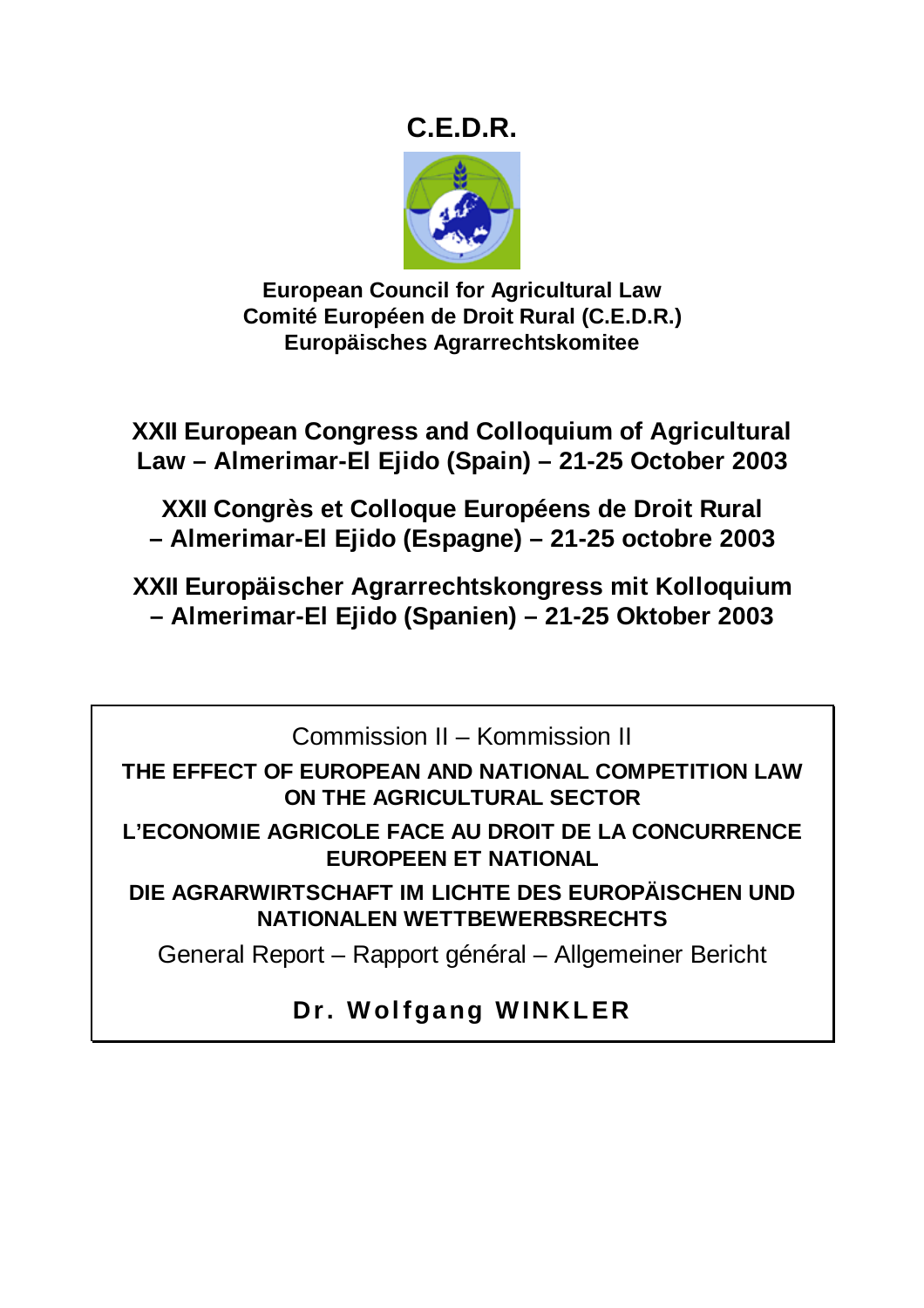# **General Report**

.

### **Dr. Wolfgang WINKLER**

### **Introduction**

Competition is the central axis of a regime of market economy and therein has to accomplish significant functions. Indeed, competition is threatened from two sides. On the one hand by the state which intervenes on markets. Especially granting state subsidies to certain companies and sectors may distort competition. On the other hand, the participants on the market themselves can hinder or even eliminate competition. Because of the eminent significance of competition as a fundamental element of a market economy, it will be easily understood that the legislature strives to protect and secure competition by legal rules.

The General Report will focus on provisions of national and Community Law which protect the autonomy of market participants and competition as a basic institution of market economy. The General Report relies on national reports from : Argentina, Belgium, Germany, France, Italy, the Netherlands, Norway and the United Kingdom and on personal research as well. Community competition law will also be covered as it has considerable significance for the Member States and influence on their national competition rules. I have to sincerely thank those colleagues who made this General Report possible by their detailed and thorough national reports.

### **1. General Competition Law**

### **1.1) Legal Foundations**

The European Community, the Member States and Norway, Switzerland and Argentina as well have special competition (cartel) laws. In several Member States cartel laws were introduced or reformed only upon the countries' access to the Community. Some countries for the first time passed legislation regulating competition when they became members of the Community (Greece 1977, Portugal 1983) ; others adapted existing cartel legislation more or less to Community competition rules (Spain 1989, Finland 1992, Austria 1993). During the 1980s and 1990s some more countries either passed cartel laws (Italy 1990) or modified existing cartel laws taking into account Community law (France 1986, Ireland 1991, Belgium 1991, Austria 1993, the Netherlands 1998, United Kingdom 1998, Germany 1998).

Two kinds of competition legislation have to be distinguished. Most countries have a uniform statute, which unites all national rules relating to cartels etc. Even if this is the case single provisions relating to agriculture and forestry may be found in other statutes (eg Germany). In some cases competition rules may be dispersed in different statutes (eg European Community, United Kingdom, Switzerland). France has integrated competition law into its commercial code.

A further distinction of competition legislation can be made according to the different concepts adopted therein. The predominant criterion of one group of national competition legislation is to secure competition. This is the case for Community law, in Germany, Austria, Greece, and Italy. There is another group of national competition law legislation, which not only tries to satisfy the criterion of securing competition, but simultaneously strives to realise goals of economic policy, such as economic and technological progress, international competitiveness, regional economic development, employment policy and also consumer interests. Under those legal regimes, the criterion of securing competition may stand on equal footing with criteria defined by economic policy. Although securing competition may be the primary legislative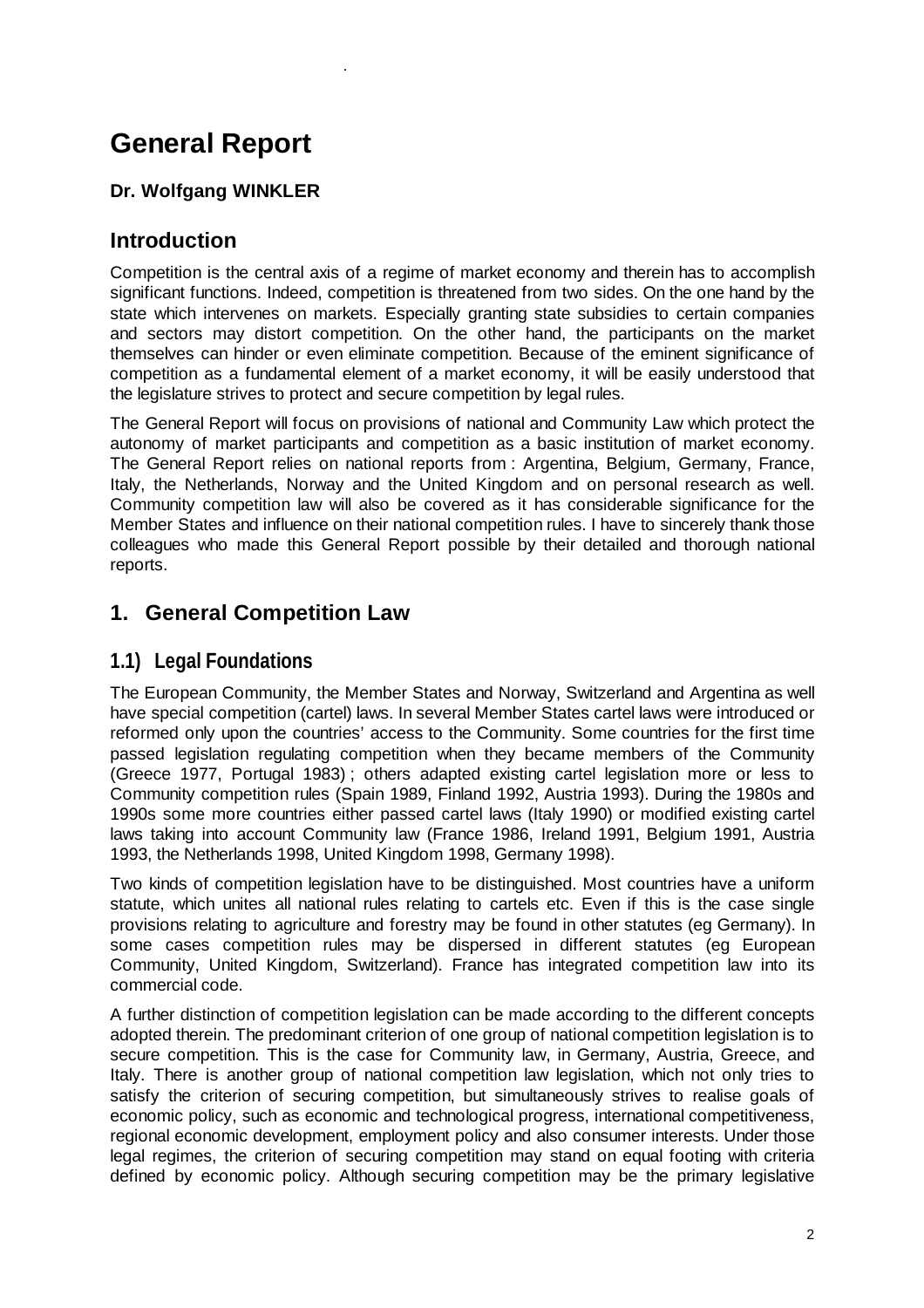criterion of a law, other criteria, such as economic or public policy may be taken into account when interpreting provisions of competition law legislation (Norway, the Netherlands, Belgium).

### **1.2) Instruments for the Control of Competition**

.

Competition laws feature two possible legal tools to secure competition : the principle of prohibition and the principle of abuse. Under the principle of prohibition certain agreements restricting competition are prohibited. In so far as the prohibition covers agreements between undertakings or decisions by associations of undertakings, they are (generally) prohibited. Whereas under the principle of abuse, national competition authorities enjoy discretion. Under certain conditions they may prohibit or sanction agreements restricting competition. Older laws apply the principle of abuse. The primary objective of these laws is not to secure competition, but to adjust to the public interest as defined by a country's goals of economic policy. The EC Treaty and further antitrust statute based on the prohibition principle. The Dutch cartel law was modified in 1998 in order to replace the prohibition principle by the principle of abuse. Some national laws feature both principles ; under certain circumstances the principle of abuse may be supplemented by the prohibition principle (eg Denmark, Norway). The other way round the principle of prohibition may apply the principle of abuse for certain circumstances (Germany in case of exclusive vertical agreements). Laws featuring the prohibition principle allow for certain flexibility when it comes to the application of the prohibition. Modified market conditions and environmental and other interests may be weighed against competition (eg Germany, the Netherlands).

Some competition laws are based on the principle of transparency. It requires that agreements restricting competition must be notified to the competent competition authority and entered into a public register. Notification facilitates control for competition authorities on the one hand. On the other hand the companies concerned may rely on the legality of their agreement. They can be sure that authorities will not intervene. In Italy undertakings may notify their agreements to the competition authority. If the authority doesn't intervene within a certain period of time, intervention in the future is precluded. Finally the entry of the notification into a register also serves the information of the public. The need for public information on competition matters is also satisfied by official publications of competition law decisions (eg. Official Journal C of the EC).

### **1.3) Sanctions**

Competition laws contain all sorts of sanctions, civil law, administrative and penal law sanctions. If agreements and decisions which restrict competition are prohibited, the prohibition takes effect generally by ordering the *ex tunc* invalidity of the agreement or decision under civil law. Whereas if the competition law authority prohibits an agreement because of abuse, it will be void in the future. In case a provision of competition law or an order of the competition authority protects third parties, the latter may seek injunctive relief. Under certain circumstances the competition authority may be sued and ordered to intervene against an agreement (the Netherlands). Some national competition laws allow for collective action ; according to German law associations for the promotion of commercial interests may file an injunction in case of anti-competitive agreements. In the case of an intentional or negligent violation of competition law provisions or orders of the competition authority, the infringing undertaking may be obliged to pay damages (eg Germany).

Competition authorities may apply different sorts of sanctions. They can prohibit behaviour which is illegal according to the competition laws in force. This prohibition may be enforced by applying administrative enforcement measures such as fining/mulcting the undertaking under administrative law. Competition authorities may furthermore order an undertaking to reduce prices or prohibit an increase of prices (Switzerland). Fines and criminal law sanctions are also used to enforce prohibitions under competition law. Finally an undertaking can be obliged to credit the State with the profit realised through anti-competitive behaviour (Norway, Germany).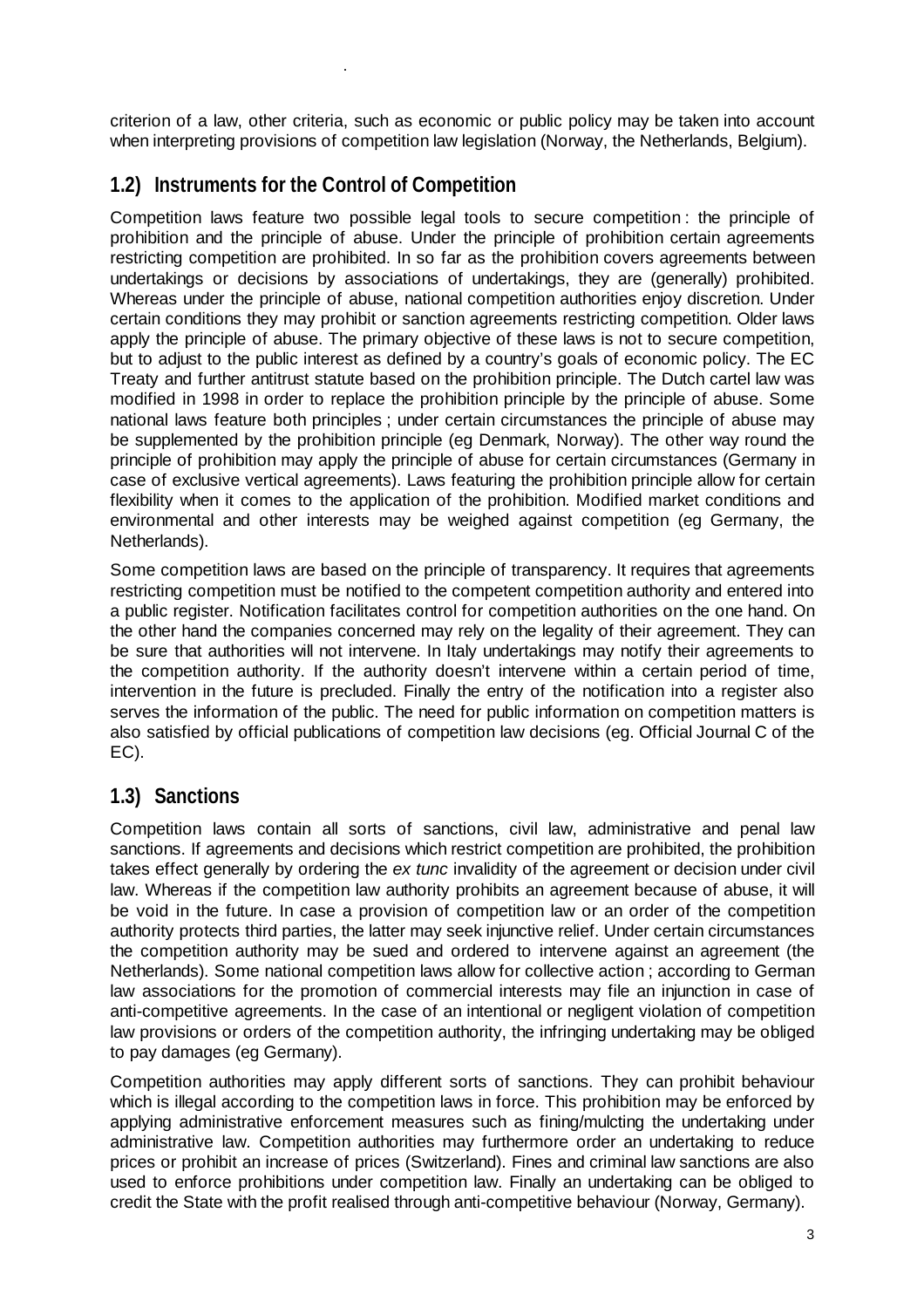### **1.4) Horizontal and Vertical Restraints of Competition**

.

Competition laws cover horizontal as well as vertical restraints of competition. However, two kinds of legislation can be distinguished. In general, competition rules refer to both forms of restrictions of competition without any distinction. Indeed, a distinction can be made when applying the general provisions ; Dutch competition authorities consider vertical anticompetitive agreements as being less detrimental to competition than horizontal agreements. Some laws however, distinguish explicitly between horizontal and vertical restraints of competition, as eg in Germany, Austria, UK and Finland. As far as vertical restraints are concerned German legislation distinguishes between agreements on price fixing and trading conditions, which can be prohibited, and exclusive agreements, which are subject to abuse control.

Horizontal and vertical restraints also play a role in agriculture and food production. On the horizontal level associations of farmers exist with respect to supply, processing and marketing. Special significance can be attributed to producer associations. During the past decades contractual agriculture has seen considerable development. In some countries contractual relations between farmers, processing entities and buyers are exclusively governed by civil law ; several countries have come up with special legal regulation for contractual agriculture (France, Spain, Italy). Of relevance for contractual agriculture are : the prohibition of resale price maintenance, drawing up of trading conditions with third parties, especially agreements granting exclusive conditions (eg restrictions on the freedom to use the goods supplied or other goods ; restrictions on supply by third parties or on sale to third parties ; making the conclusion of contracts subject to acceptance by the other party of conditions, i.e. to buy goods which by their nature or according to commercial usage, have no connection with the subject of the contract). The general competition rules relating to horizontal and vertical restraints of competition are applicable if national laws don't provide for exceptions for farmers.

### **1.5) Exceptions to the General Prohibition of Cartels**

Antitrust statutes provide exceptions from the general prohibition of cartels. The Community now tolerates anti-competitive agreements under certain circumstances (Art. 81 (3) EC) without any special investigation and decision of the European Commission being necessary (Art. 1(2) Regulation 1/2003/EC). Many national competition laws require, however, a notification or even a decision on the exemption by the cartel authority. It may be the case that only competition authorities are competent to make an exception. Under German law the Minister for Industry and Commerce<sup>1</sup> is competent in specific cases. When using his discretion he may consider other factors other than merely competition. If competition authorities have exclusive competence there is a stronger risk that the political influence on the outcome of the decision could easily be disguised. In so far as laws do not provide for specific exceptions for agriculture, farmers and associations may use the general exceptions when concluding anticompetitive agreements. British competition law contains a provision according to which the competent Secretary of State may issue a block exemption from the general prohibition for vertical agreements, but also for agreements on the grant, modification, transfer and the repeal of easements for land ; this sort of competence does not apply to the vertical resale price maintenance of buyers.

### **1.6) Recommendations**

The prohibition of cartels includes generally agreements on horizontal and vertical restrictions of competition, decisions by associations of undertakings and gentlemen's agreements. Circumvention of the prohibition and of decisions of competition authorities can be achieved by a recommendation to act in parallel. It is therefore only consistent if recommendations

 $\overline{a}$ 

<sup>&</sup>lt;sup>1</sup> Wirtschaftsminister.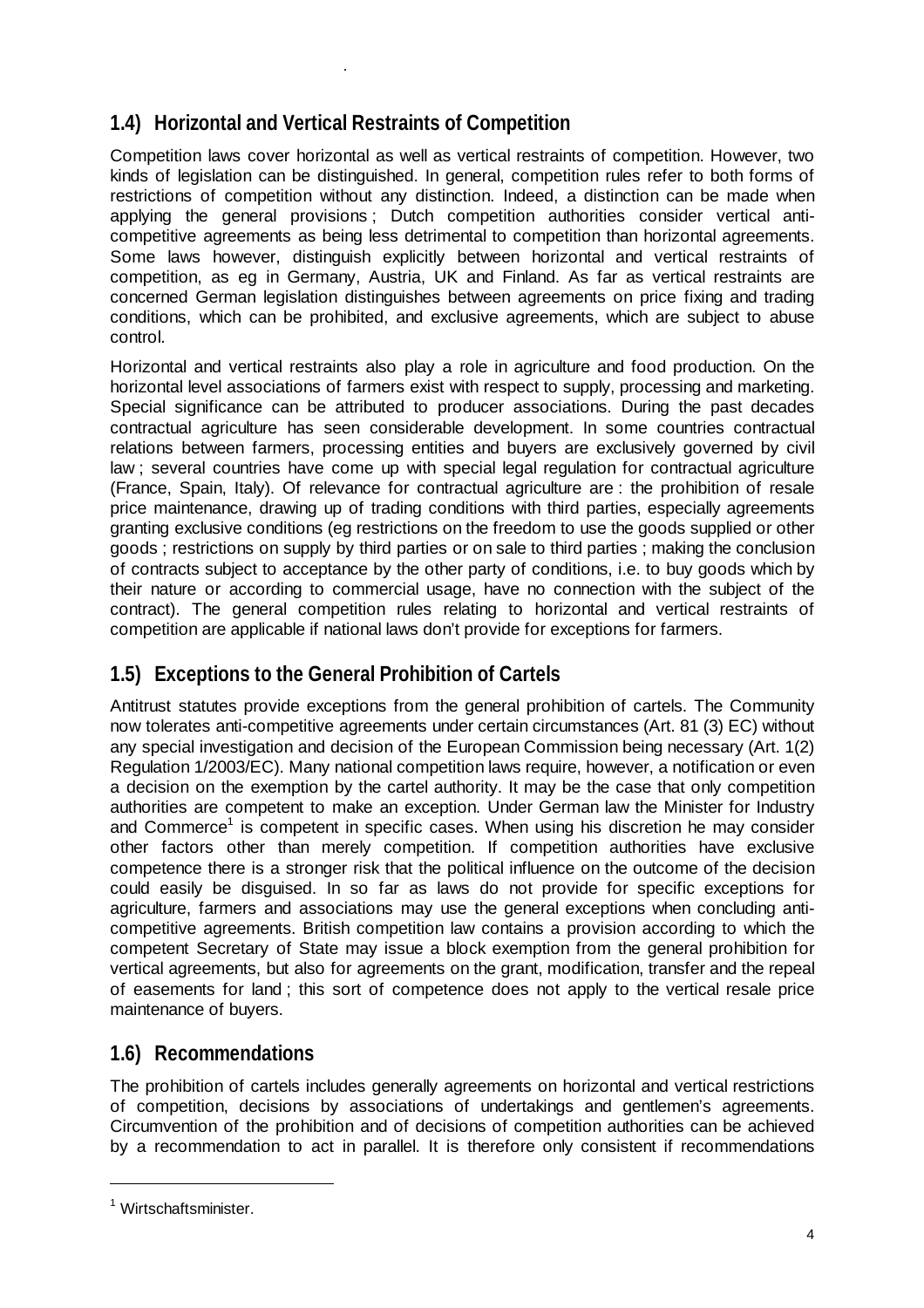circumventing the prohibition of cartels are prohibited as well (eg Germany). Laws which don't prohibit recommendations (eg European Community, the Netherlands), the latter are covered by the prohibition of concerted practices or by the prohibition of decisions by associations of undertakings if the recommendation is issued by them. Laws containing a prohibition of recommendations also allow for exceptions (similar to the prohibition of cartels) (eg Germany).

### **1.7) Abuse of a Dominant Position**

.

European Community law (Art. 82 EC) and also the laws of most Member States prohibit the abuse of a dominant position (eg Germany, Belgium, France, United Kingdom, Greece, the Netherlands, Ireland, Italy, Portugal and Spain). It lies with the legislature to develop criteria or to formulate presumptions under which an undertaking must be considered to be dominant. A dominant position can be abused by *inter alii :* interfering with the competitiveness of other undertakings without a reason, or by setting or offering predatory prices and unfair trading conditions. The prohibition of abuse of a dominant position concerns undertakings in the agrarian sector, but not single farms.

### **1.8) Discriminating and Impeding Behaviour of Undertakings**

Dominant undertakings may neither discriminate against undertakings of the same size nor encumber them. Non-discrimination and the prohibition to impede other undertakings may extend to other undertakings upon which smaller and medium-seized enterprises are dependent. French, Greek and German competition law contain a specific clause on nondiscrimination or a prohibition on exploiting economic dependency. A dominant undertaking may especially be found to obstruct other smaller and medium-seized enterprises, if without a reason and not merely occasionally, goods are sold at a price below production cost. Sale at a price below cost by dominant undertakings could obstruct farms, which are dependent on a dominant producer. From the perspective of farms the rule of non-discrimination and the prohibition of obstructive behaviour can have a protective effect. German courts were faced with cases of discrimination especially in relation to the distribution of sugar quota according to the common market organisation for sugar. The undertakings processing sweet turnips acted discriminatory towards the producers of sweet turnips.

### **1.9) Merger Control**

Community law as well as the law of the Member States provides for merger control because oligopolies and monopolies may restrict considerably or even eliminate competition on a given market. Explicit provisions on mergers are to be found in the laws of the Community, Germany, France, United Kingdom, Ireland, Belgium, Spain, Portugal, Greece, Sweden, Italy, Austria, Norway and Argentina. In the remaining Member States general competition rules are applied to mergers. When it comes to merger control, the legislature has to tackle three main issues : first the scope of merger control must be determined ; what are mergers and in which situations should competition law interfere with mergers (possible criteria are turnover, market shares or the value of the assets taken over). Second it must be decided whether it should be an *ex ante*control (European Community, Germany, the Netherlands, Ireland, Belgium, Portugal, Greece, Sweden, Italy, Austria, and Argentina) or an *ex post-*control (Spain, France, United Kingdom, Norway). Third, the reasons for the prohibition of a merger must be defined. The national laws contain different criteria. Some legislation focuses only on securing competition when deciding on a merger while others may also consider economic policy interests as on an equal footing with the securing of competition.

Within co-operative societies, but also among processing and distributing undertakings of the agrarian sector over the last decades an increasing concentration can be noticed. Merger control has therefore become more and more important for the food producing industry.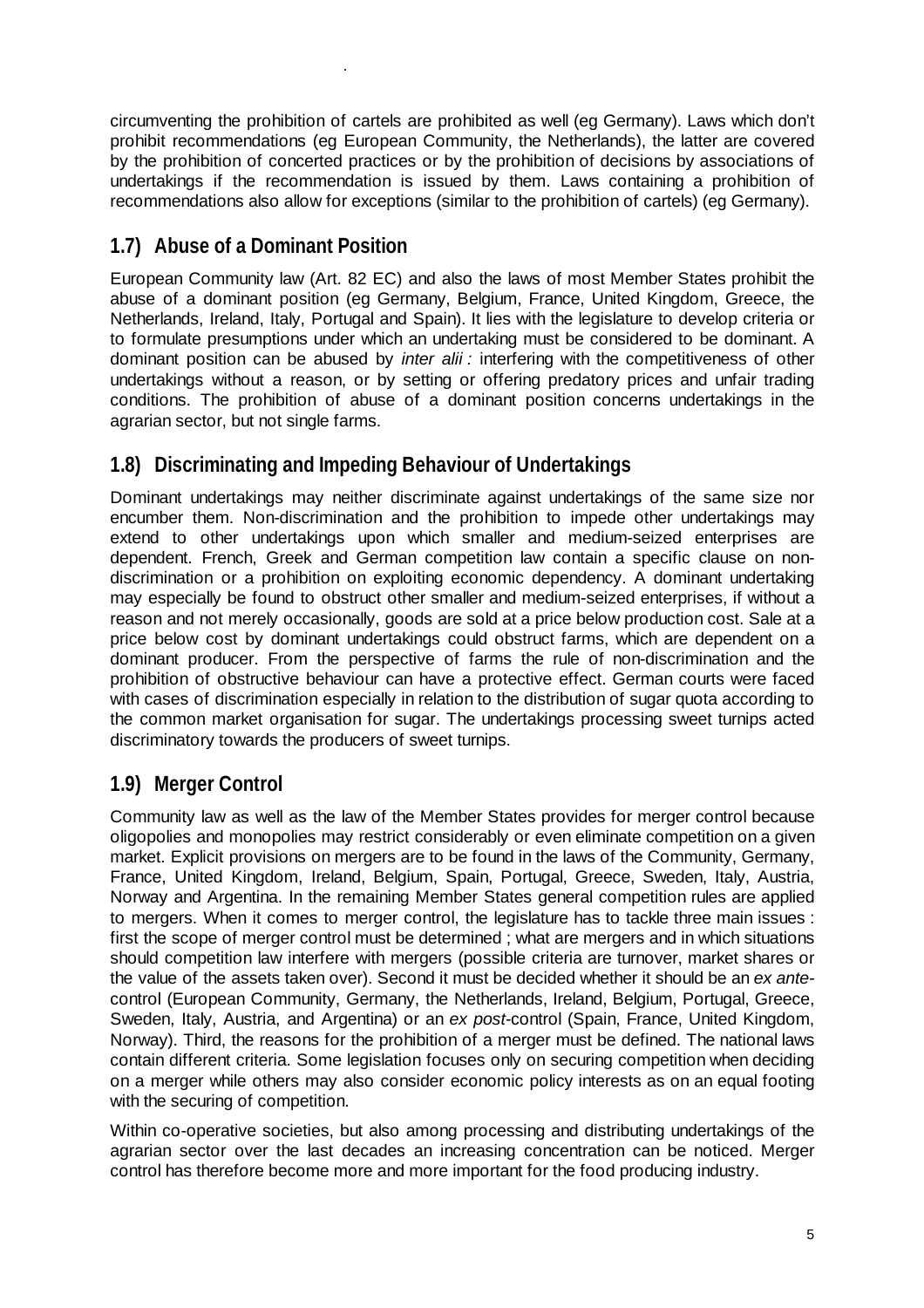When deciding on a merger, the applicable law may contain provisions allowing for a balancing of interest (eg. Germany). According to such provisions a merger may be compatible with the laws at hand, if the conditions for competition are improved to such an extent that they outweigh the drawbacks of dominance. This may be the case eg with mergers of food processing and food distributing undertakings if the advantages in selling outweigh the disadvantages on the relevant market.

### **2. Special Competition Law Provisions Relating to Agriculture**

### **2.1) Legal Foundations**

.

Farms and their associations are covered by the general rules of competition law, with respect to vertical and horizontal restraints, abuse of a dominant position, discriminatory and obstructive behaviour and mergers. In case of horizontal and vertical restraints the general exceptions of the law also apply to the agricultural sector. In addition to that some laws contain special exceptions, applicable only to farmers and their associations. Such special clauses, which may also be applicable to forestry, may pursue two objectives : One objective is to extend, as compared to the general rules, the possibilities for farmers with respect to horizontal co-operations and vertical agreements, in order to take into account the specific situation of the agricultural production. Another objective is to favour farmers with special protection against discriminatory and obstructive measures of undertakings upon which the farmers depend.

By the introduction of special provisions for farmers, some legislators want to take into account the special conditions under which farmers produce. Agricultural production can be characterised by a reduced capacity to adapt to the market which in turn is due to the natural conditions of the production process, by the long duration of production, the uncertainty whether production will be successful, the style of production which makes it difficult switch over production, the limited shelflife quality of agricultural products, and finally by the fact that farmers are forced to resist a fall in prices by increasing supply which runs counter to the tenets of market economy. Therefore measures to stabilise the market need to be taken, either by the State or by farmers themselves. On the demand side of agricultural products a considerable concentration is taking place, while the supply side of agricultural products remains extremely scattered. Simultaneously the demand of agricultural products is rather inelastic. The legislatures are therefore responsible for creating legal exceptions allowing farmers to form horizontal and vertical co-operation in order to compensate their weak position compared to other actors on the market and to stabilize the market.

Special provisions of competition law, which explicitly concern agriculture, are not very common. The reasons for this are first that some laws embrace the abuse rather than the prohibition principle and second that competition authorities in their decisions may consider on an equal footing competition criteria and criteria of economic policy. This opens a wide margin of appreciation for competition authorities to take into account the peculiar conditions of agricultural production. Even competition legislation based on the principle of prohibition as in the Netherlands and Belgium doesn't contain special provisions on agriculture. With regard to special competition law provisions on agriculture different types need to be distinguished :

- The Finnish Law on Restrictions of Competition of 1988 does not apply to contracts or agreements on produce of original production which is dealt with in the law regarding profits made out of agricultural production. Similarly products of agriculture, forestry and fishing are excluded from the scope of the Norwegian competition law.
- Special provisions can be found in the law of the European Community. According to Regulation 26/62 the prohibition of horizontal and vertical restraints of competition does not apply if certain anti-competitive measures are necessary in order to realise the objectives of the common agricultural policy as laid down in the Treaty. Resale price maintenance remains, however, prohibited. The Common Market Organisations for different products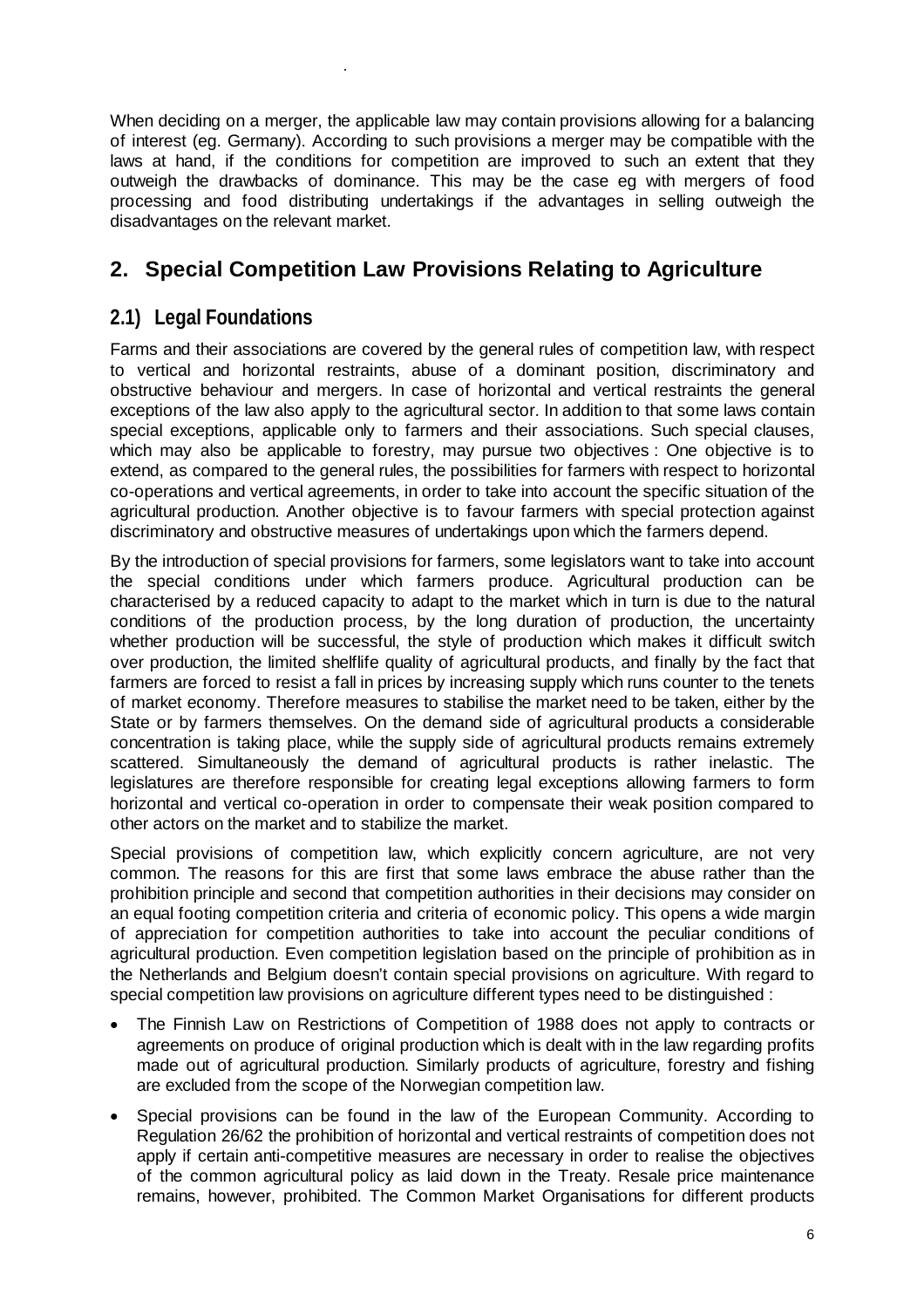contain special competition law provisions for producer associations, producer organisations and business associations. British law has adopted the EC-exceptions for anti-competitive agreements on production or for trade in agricultural products between farms, associations of farms and their associations. Such agreements may cover the production and sale of agricultural products or the joint use of facilities for storage or processing of agricultural products ; whereas resale price maintenance remains prohibited. German competition law is structured parallel to Community competition law. Under German law anti-competitive agreements between farms, associations of farms and their umbrella organizations are exempted from the prohibition of horizontal restraints to the same extent as under Community law. Price fixing is prohibited. Certain vertical restraints are considered to be admissible. According to the law on husbandry, the prohibition of vertical resale price maintenance doesn't apply to livestock breeding. Other laws than the law on restrictions of competition contain exceptions for recognised producer associations. A competition law exemption applies according to the Federal Forest Act also to agreements in the forestry sector.

- French law provides for exceptions from the prohibition on cartels, which may explicitly benefit agricultural products. In this way French law exempts measures which organize the scope and quality of production, marketing and sales policy including fixed resale prices for agricultural products marketed under the same label or firm-name ; a notification is however necessary. A competition law exemption also applies under certain circumstances to agreements regulating prices of agricultural products between representative producer organizations on the one hand and representative organizations of processing undertakings, marketing firms and distributors on the other hand.
- The Greek antitrust law 1977, amended 1993, describes its scope as being applicable to undertakings and associations of undertakings which produce, process and market products of the agricultural, forestry and fisheries sector ; by regulations certain categories of undertakings or certain sectors of their activity may, however, be exempted from the scope of the cartel law.
- The Austrian antitrust law 1988 originally exempted forestry from the scope of the law. When the law was amended in 1991 it became applicable to forestry as well. The Austrian law doesn't contain a sectorial exception for agriculture. It features, however, a special provision for co-operative societies, which is important mainly for the agricultural sector. The Austrian law doesn't cover restrictions on competition between members of a cooperative society or between the co-operative society and its members within an assistance program of the co-operative society.
- Italy does not provide a sectorial exception for agriculture either, but contains a special clause for producer organizations and inter-branch associations or contracts. The Swiss antitrust law doesn't refer to agriculture at all though the Law on Agriculture contains special competition law provisions on professional organizations with regard to certain measures of self-help.

### **2.2) Sectorial Exceptions for Agriculture**

.

#### *Operational and representational Scope of Application*

If a legal order features a sectorial exception /derogation for the agricultural sector, the legislator has to address two issues. First, it must be determined who is exempted from competition law rules : farms, producer associations and umbrella organizations. Second the legislator ought to decide which horizontal and vertical restraints of competition should be exempted and under which conditions this should be the case.

The exemption from the prohibition of cartels may be linked either to a product or to the producing entity. In Community law as well as in German antitrust law both connecting factors are to be found. Regulation 26/62 and the German antitrust law since 1998 both determine the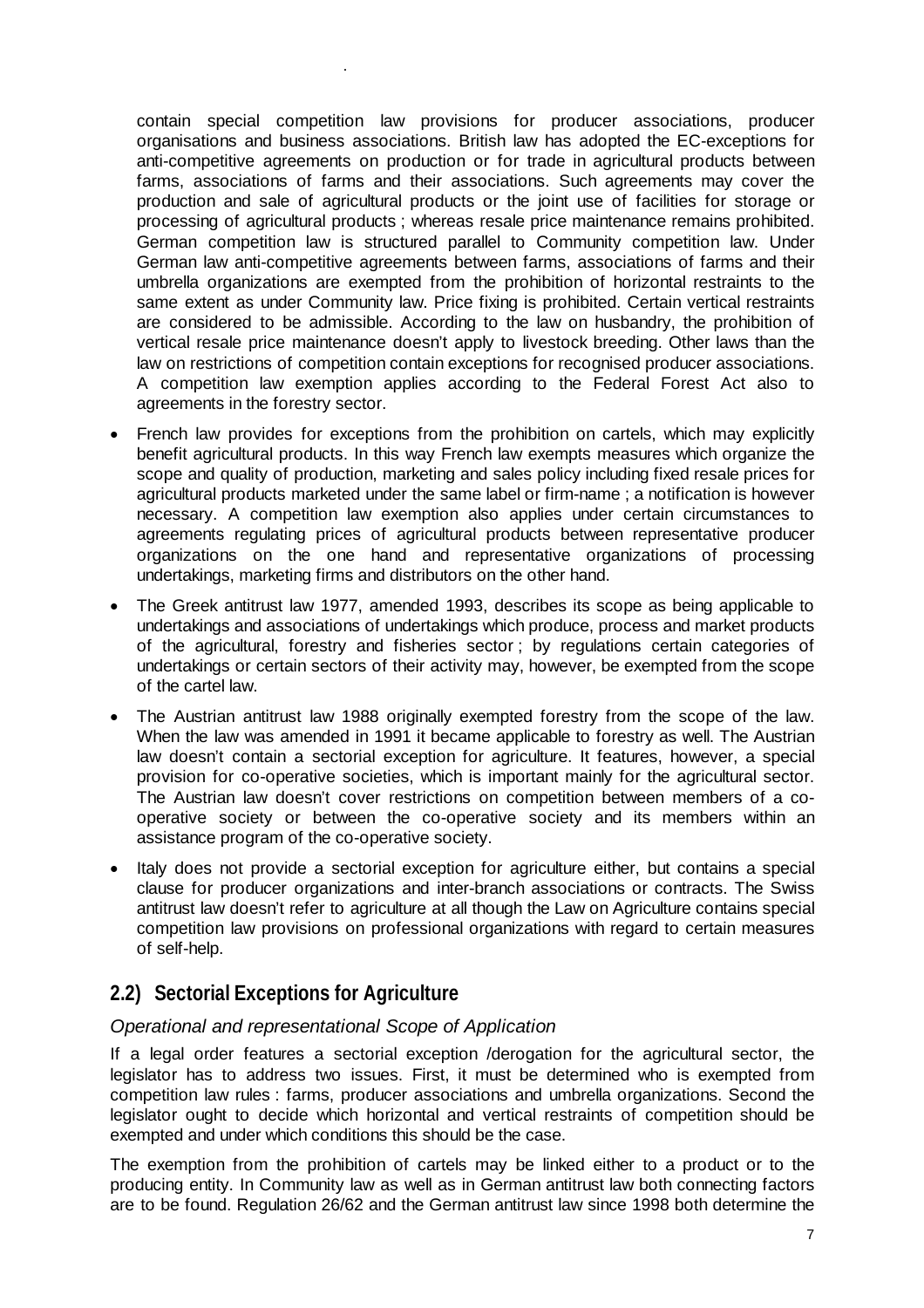scope of the exemption by referring to the products mentioned in Annex I to Art. 32 EC, which cover not only agricultural products, but fish as well. Products of forestry are missing from Annex I. The list contains not only original agricultural products, but also certain processed agricultural products. The line is drawn in relation to the producing entity ; i.e. processed products fall under list in Annex I only if processing normally takes place on a farm. Foodstuffs industry and manufacture are excluded as well as processed goods if the processing commonly takes place outside the farms. Producer organizations and umbrella organizations are privileged under competition laws if they process agricultural products or if they are established as mere marketing organizations. Producer organizations usually are co-operative societies, but they may also take other legal forms. Competition laws differ on the question whether commercial undertakings may be part of a producer organization. EC law admits this if the undertakings play a secondary part. According to German and Norwegian law members of producer organizations must be farms. With regard to processed products the line is drawn in relation to the producing entity. However, in relation to the production of agricultural goods the line is drawn with regard to the product, regardless whether the good has been produced by a farm working the soil or by a finishing undertaking working independent from the soil. Disturbances in the market occur independently of the entity producing the agricultural product.

#### *Horizontal Restraints of Competition*

.

German competition law is structured parallel to Community competition law as far as exemptions of horizontal restraints of competition are concerned. The laws cover agreements, decisions, but also concerted practices and recommendations, which concern production and marketing of agricultural products as well as the use of common facilities for storage and the processing of agricultural products. It is for example legal to agree on a decrease or increase of production. Agreements on the itinerary a product is to take from the producer to the consumer will also remain without objection. This would be the case if it were agreed that there is an obligation to offer products to certain organizations, to lay down uniform quality standards, conditions of marketing and sale as well as routes and conditions of supply and so forth. Since 1998 British law has adopted the special Community provisions on production and marketing of agricultural goods. Community law as well as the German and the British law contain an essential restriction : anti-competitive agreements may not fix prices. This limitation shall safeguard the parameter of price as free from restrictions of competition, even for the privileged agricultural sector. The limitation includes price fixing as well as price recommendations. It is, however, allowed to fix uniform prices for resale by a marketing organization, as a necessary consequence of the sale in co-operation. French competition law allows under certain circumstances for agreements regulating prices of agricultural products marketed under the same label or firm-name or in case of agreements between representative producer organizations and partners on the market.

As a further limitation of the exemption from the prohibition of cartels, competition may not be eliminated altogether by the restrictions of competition allowed. According to Community law a restraint of competition cannot be tolerated if it has been established by the European Commission that the restraint puts in jeopardy the objectives of agricultural policy under the Treaty.

Community competition law goes beyond the rules of German antitrust law. The prohibition of restrictions of competition of the Treaty is not applicable to anti-competitive agreements, which are necessary to realise the objectives of agricultural policy contained in the Treaty. This general sectorial exception, in the case of agreements necessary for the realisation of Treaty objectives in the field of agricultural policy, is of relevance if undertakings involved only in trade and processing take part in horizontal agreements or if vertical agreements are concluded between farmers and their buyers. In the case of anti-competitive agreements between undertakings of upstream and downstream markets concerning products included in Annex I, the necessity for the realisation of agricultural policy objectives is not present because such agreements are counter-productive for the position of farmers on the market.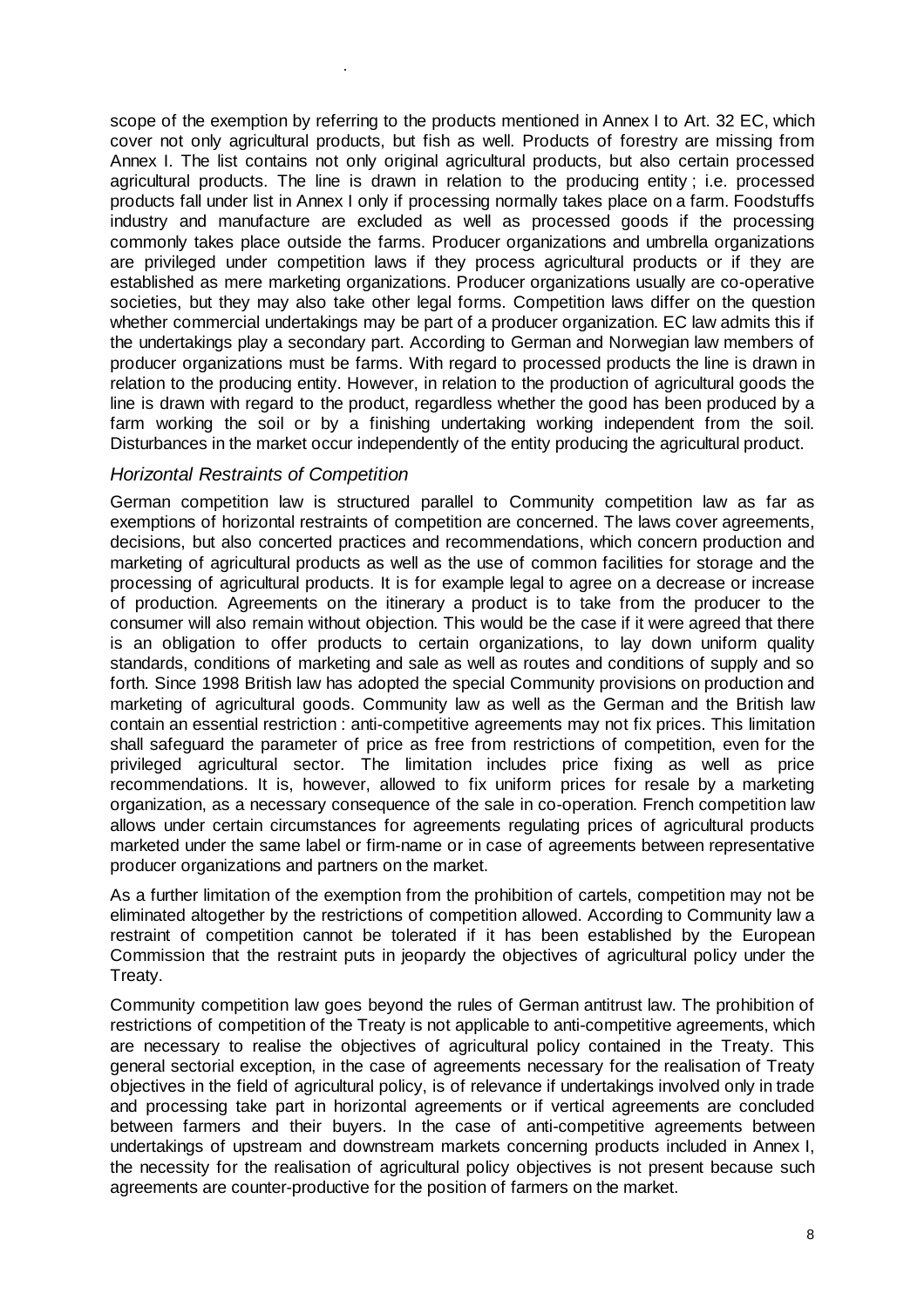#### *Producer Associations/Producer Organizations*

.

Community law as well as national laws provide for the establishment of producer associations. They are associations of farm-owners and fisheries enterprises which pursue the common object of adapting the sale of their products to the needs of the market. The legislative support of these associations is meant to compensate for the weakness of farmers as actors on the market by concentrating agricultural supply. The weaker position of farmers is created by the atomisation of supply as a consequence of the high number of farms compared to an increasing concentration on the demand side. The law's support for producer associations furthermore helps farmers to structure their supply in conformity with the requirements of their market partners as regards standardisation, quality, sorting and so forth. Producer associations lay down rules on production and marketing for their members. If certain requirements are fulfilled, associations may be recognised. Recognition is a precondition for public financial aid. Simultaneously recognition can lead to certain privileges under cartel laws. Producer associations recognised under Community law may be charged with certain tasks within the common market organization.

Community law does not have a body of general rules applying to producer associations. Rules always apply to producer associations and organizations of specific products (hops, silk worm breeders, raw tobacco, olives, fresh fruit and vegetables, fisheries products, wine and bananas, and cotton as well which is not listed in Annex I to Art. 32 EC). The rules on producer associations differ depending on the product, i.e. with regard to whether only farmers or also commercial undertakings may be members as long as farmers retain control. Producer associations or producer organizations are covered by Regulation 26/62. In general the prohibition of price maintenance is applicable to producer associations or producer organizations, i.e. not only vertical resale price maintenance towards their customers is prohibited, but also horizontal price fixing. An exception is made for fresh fruit and vegetables and fisheries products. The Common Market Organisations for fresh fruit and vegetables and fisheries products entrust these producer organizations with interventions such as taking back products of their members from the market ; producer associations fix the prices of the products taken back from the market.

Special legal provisions on producer associations can also be found in national legislation. Germany provides for special regulation for recognised producer associations which goes beyond the general cartel law exemption for the agricultural sector. The prohibition of price fixing does not apply to the decisions of producer associations. Producer associations may therefore fix maximum and minimum prices for their organs. As regards members, by way of exception, they are allowed to market and sell products on their own ; price fixing for members would be admissible. Recognised organisations of producer associations are not generally exempted from the prohibition of cartels. They only fall under the general sectorial exception for agriculture. Recognised organizations of producer associations may however advise their member associations with respect to the determination of prices and for that purpose issue price recommendations.

#### *Forestry and Exemption from Cartel Law*

While legislation containing a sectorial exception for agricultural products usually covers fisheries as well, forestry products are subject to rather different legal regimes. Annex I to the EC Treaty lists only original and processed agricultural products including fish. It does not mention forestry products. This is also the case for the United Kingdom's exemption from the prohibition of cartels, which doesn't extend to forestry products. Some laws, however, explicitly apply also to forestry products, in addition to products of agriculture and fisheries (Norway, Greece). In Austria, forestry as well did not fall under the cartel law exemption ; when the law was amended in 1991 it was added to the scope of application of the law. In Germany the Federal Law on Forests contains an exemption from the prohibition of cartels between undertakings of the forestry sector. As with producer associations, the prohibition of price fixing does not apply to decisions of forestry associations. Accepted forestry associations as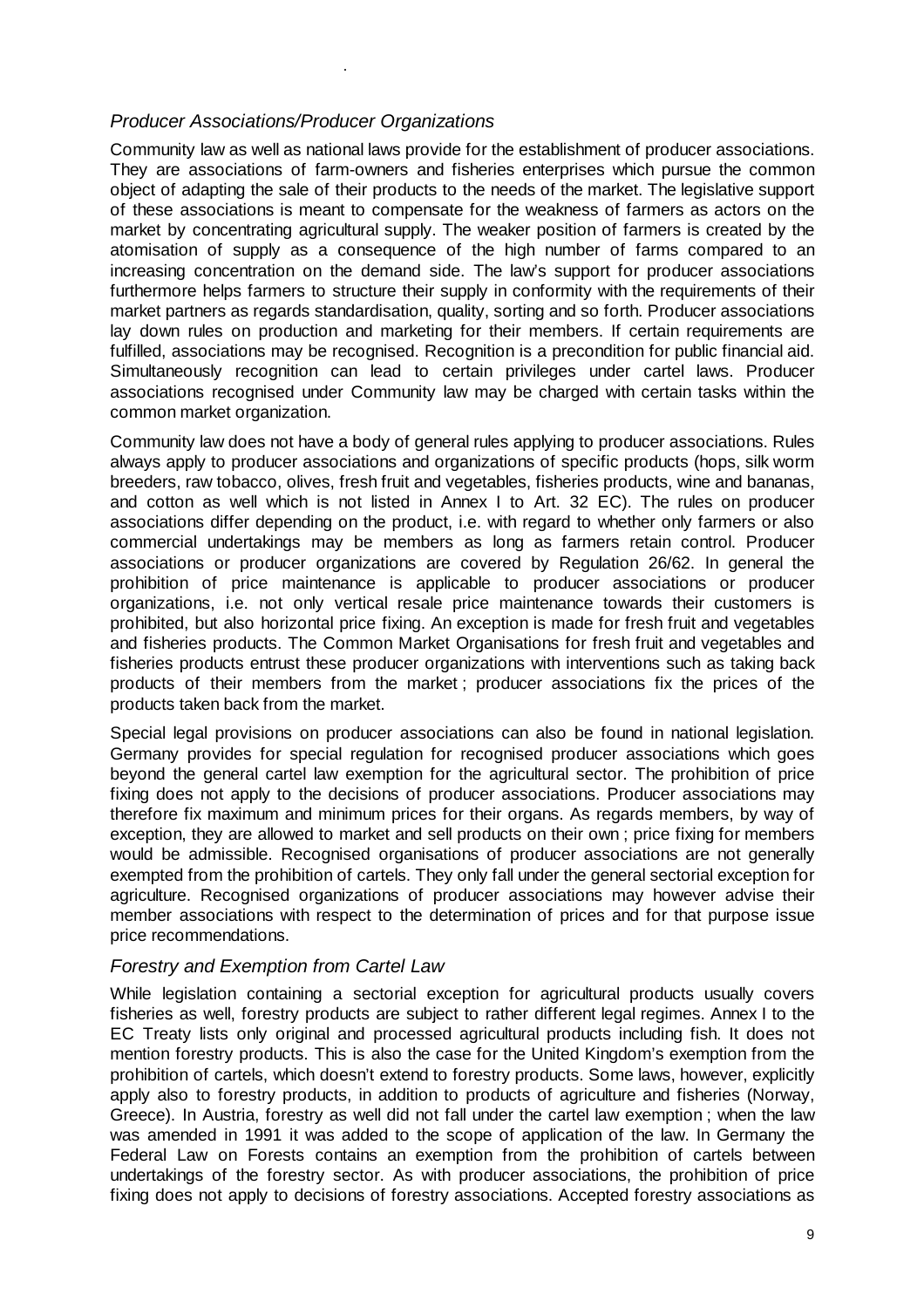umbrella organizations may advise their members in setting prices and may give price recommendations. Whereas, decisions and agreements relating to the production and marketing of forestry products remain prohibited.

#### *Vertical Restraints of Competition*

.

Community law doesn't separate horizontal and vertical restraints of competition. The exemption from the prohibition of cartels therefore applies to both kinds of restraints likewise. German law, however, deals separately with horizontal and vertical restraints of competition. Farms and their associations are exempted from the prohibition of vertical anti-competitive agreements on sorting, labelling and packaging of agricultural goods. In general the prohibition of vertical price maintenance remains applicable. In that respect the only exception is granted to undertakings involved in breeding. Livestock breeding organizations recognised under the Law on Breeding, i.e. undertakings and associations of breeders are under certain conditions exempted from the prohibition of vertical price maintenance.

#### *Business Associations and Inter-Branch Agreements*

Community law contains regulations on professional organizations of various Common Market Organizations, i.e. vertical alliances of producers, processing and marketing undertakings of a given product. Business (trade) associations and agreements are regulated within the Common Market Organizations for raw tobacco, olives, fresh fruit and vegetables, fisheries products, wine and aquatic cultures. Special competition law rules have been laid down for business associations in the sectors of fruit and vegetables, fisheries products, and tobacco. Under certain conditions their cartel agreements are exempted from EC competition law altogether – if the agreements are related to measures which are the object of their activities.

In other Common Market Organizations provisions will be found in intra-branch/professional agreements and contracts of supply, which might contain anti-competitive clauses. Such contract clauses, which are common in intra-branch/professional agreements and contracts of supply under the Common Market Organization for sugar, merely constitute a putting into effect of the objectives identified by the Common Agricultural Policy. The clauses must, however, be tested according to Regulation 26/62 as to whether they are necessary for the attainment of these objectives.

French law covers also business associations. They are trade associations, which unite professional organisations of producers, as well as undertakings for processing and marketing of agricultural products. Under the roof of an inter-branch association inter-branch agreements may be concluded, inter alia relating to regulations of supply, rules on marketing, prices, and payment conditions, product quality as well as sales support on foreign and domestic markets. Inter-branch agreements may contain clauses with anti-competitive effect. In a situation of falling prices due to generally declining market conditions for agricultural products representative producer organizations or recognised producer associations on the one hand and representative organizations of processing undertakings, marketing firms and distributors on the other hand may conclude agreements, limited in time, relating to the planning of production, quality and fixing of sale's and transfer prices. Italian law provides for collective agreements for certain kinds of products. They may be concluded by representatives of several farmers on the one hand and marketing and processing undertakings or their associations on the other hand. Such collective agreements may fix the quantities of production to be supplied to processing undertakings and determine the applicable legal framework of the individual contracts of the parties. Within such contracts it would be in accordance with the law to fix minimum prices or to determine the criteria for fixing such prices in case of long-term contracts.

Swiss law provides for producer organisations and business associations (trade associations), which unite producers, as well as undertakings for processing and marketing agricultural products. Within the framework of business associations, measures of self-help may be agreed upon, *inter alia* rules relating to the promotion of quality, measures supporting sale and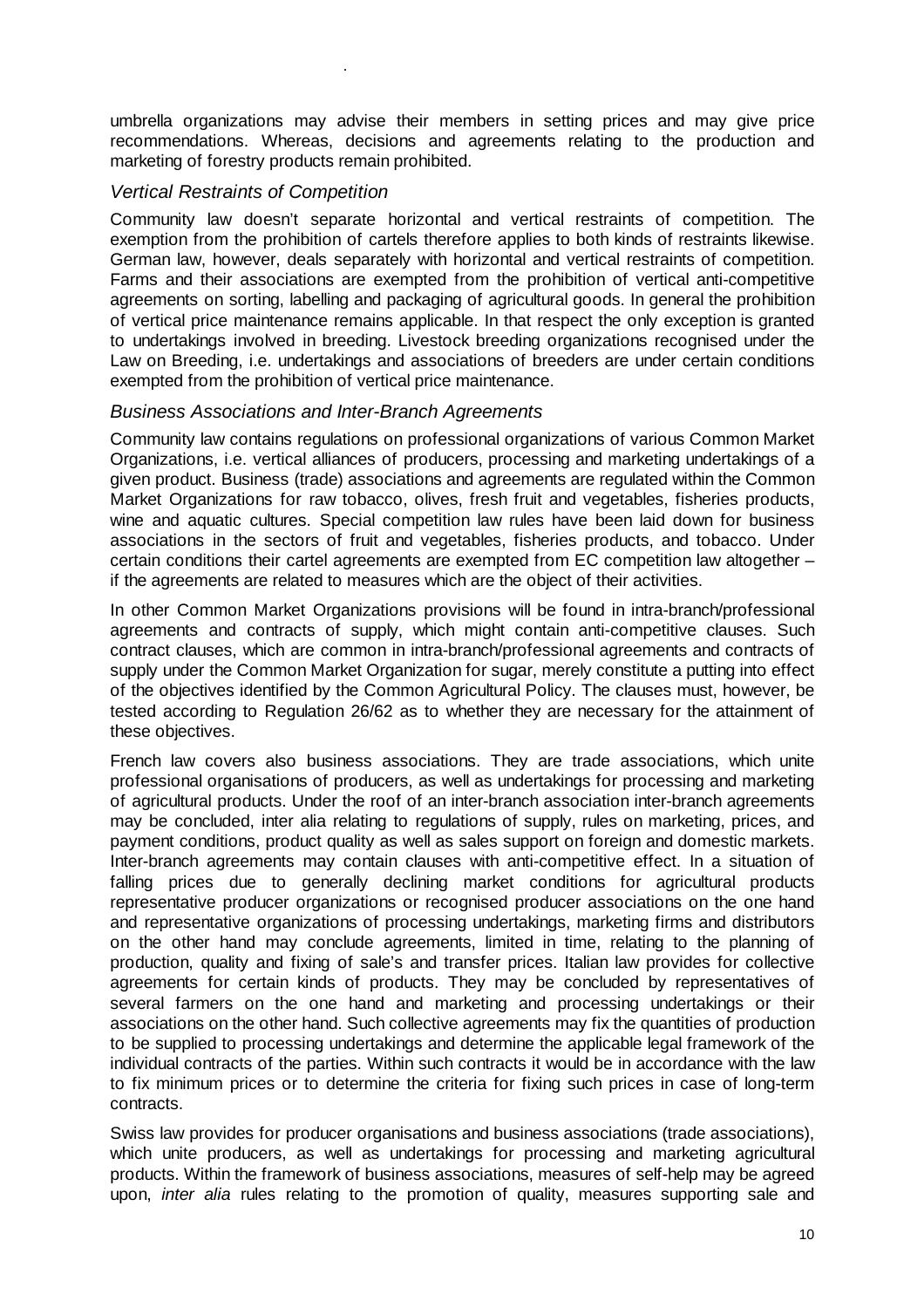realisation in favour of domestic production, elaboration of model contracts, as well as to the adaptation of production and supply to the requirements of the market. Agreements relating to price are still illegal. On the occasion of an amendment to the Law on Agriculture as part of the Agricultural Policy 2007 it is planned to allow producer organizations for certain products or groups of products or the corresponding business on a regional or national level to set up standard prices (Richtpreise), as agreed upon by suppliers and buyers. In contrast to other measures of self-help by business associations it will not be possible to declare standard prices as generally binding.

#### *General Binding Declaration*

.

The old Dutch legislation generally allowed declaring notified cartel agreements as general binding. This possibility has, however, been abolished by the new legislation. Community law provides for general binding declarations concerning rules on production and marketing and concerning the obligation to take back products from the market as far as they come from producer organizations of fruit and vegetable or product ; under certain conditions such rules may become binding even on non-members, and in the fisheries sector even on suppliers from third countries. In addition to that representative business associations in the sectors of fruit and vegetables, fisheries and tobacco may require that for a certain period of time their agreements, decisions and concerted practices should be binding on non-members as well.

The instrument of a general binding declaration originates from French law, but so far has not been applied on Community level.

French law allows for general binding declarations in the case of rules on production and marketing by producer associations, inter-professional agreements, as well as in the area of agriculture, contractual frameworks concluded between representative professional organisations and seasonal as well as standard contracts based thereon. A temporary fixing of minimum prices for fruit and vegetable by representative organisations of partners on the market may be declared to be generally binding. In 2001 entered into force the French law on the reform of the relations between farmers and traders. Until now the law applies only to the fruit and vegetable sector ; provision is made that it should be extended to other agricultural products especially to marketing dead and live stock. The law allows for the fixing of minimum prices. In cases of crisis the competent ministries may, for a period of three months, declare a certain minimum price to be obligatory if that price is fixed by recognised producer associations on the one hand and representative organisations of processing or marketing undertakings, distributors or customers which account for 25 % of the sales on the other hand.

Swiss law as well features the possibility that rules on self-help measures by trade associations, meaning associations of producers, processing and marketing undertakings of agricultural goods may, under certain conditions, be declared to be generally binding. The selfhelp measures of professional organisations, such as adapting production and supply to the requirements of the market, improvement of quality etc. Participation in the financing of selfhelp measures may also become generally binding.

#### *Protection of Breeders' Rights, Cultivation, Seed*

German law contains special provisions on contractual licensing of protection of breeders' rights, cultivation and seeds. The provision on licensing protection of breeders' rights is part of a general provision on licence contracts with respect to other intellectual property laws (patents and registered designs etc.). The application of this provision has been extended on the one hand to contracts on the sale or licensing of non-protected services beneficial to agricultural botany and on the other hand to contracts on seeds. Restrictions which go beyond the content of the protected industrial intellectual property right are prohibited. Community law does not contain special competition law provisions on intellectual property rights ; Art. 81 and 82 are applicable. The ECJ has taken into account the particularities of rights and decided that the prohibition of cartels does not prohibit exclusive licensing contracts over new varities of seeds (which is not the case for seeds sold for production purposes).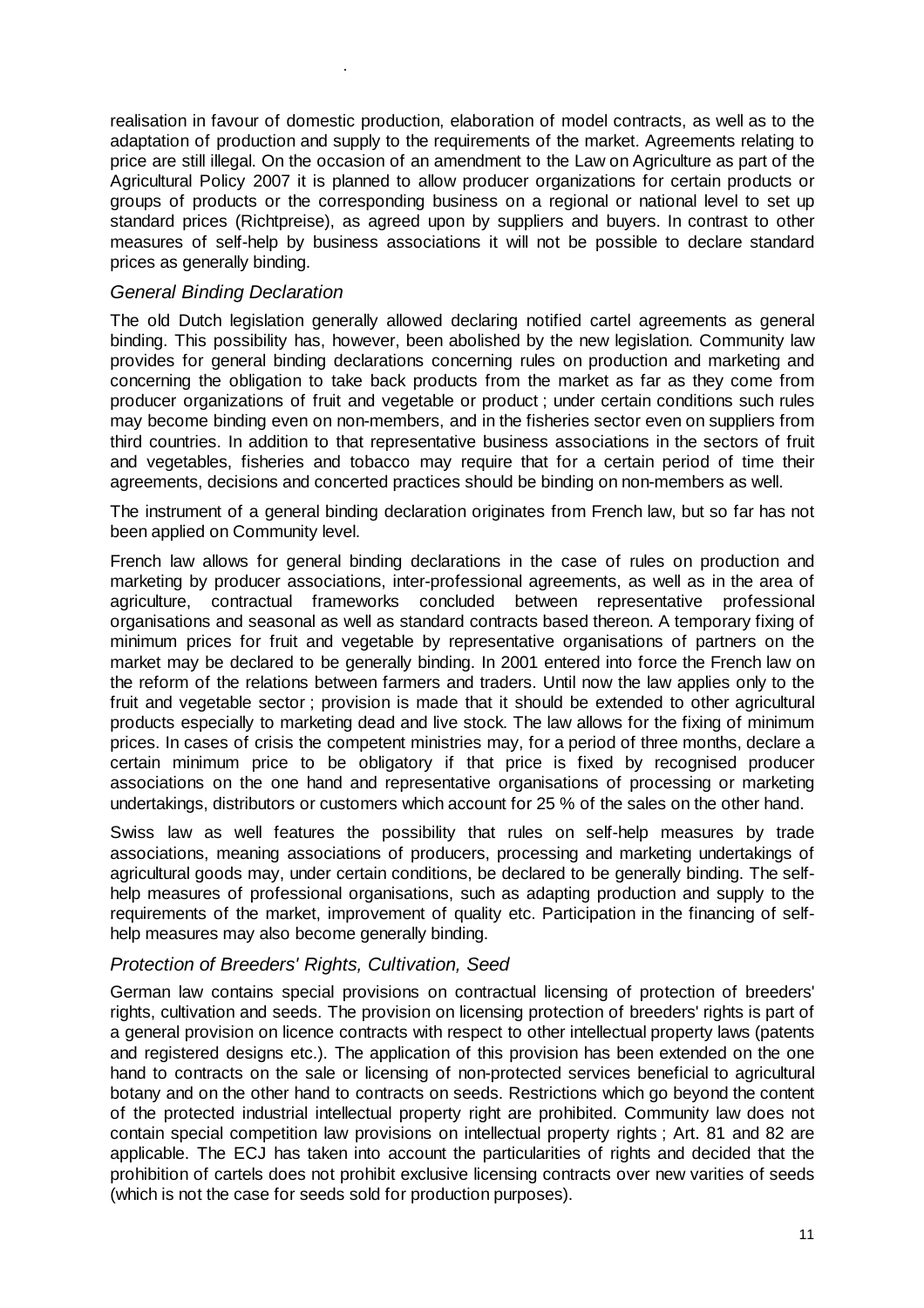#### *Supervision of Abuse*

.

The exemption of agriculture from the prohibition of cartels is not unlimited. Community Regulation 26/62 withdraws the exemption for certain cartel agreements if the European Commission can establish that competition is thereby eliminated or that the objectives of European agricultural policy are thereby put at risk. According to German law the recognition of producer organizations and forestry associations depends on whether they do not eliminate competition or in other words whether they leave room for substantial competition. The exemption of certain horizontal and vertical cartel agreements is subject to abuse control by national competition authorities. Norwegian law, which provides for a sectorial exemption for agriculture, forestry and fisheries, allows for intervention of the national competition authority in case of abuse. In France the exceptions for the agrarian sector are not applicable to agreements on restraints of competition concluded between farmers or between farmers and their partners on the market if one or more of the contracting partners are in a dominant position.

#### *Antitrust Law and National Law Relating to Market Organization*

National organizations of the market as well as legal provisions on minimum and maximum prices qualify as a restraint of competition. The German antitrust law 1957 contained an explicit provision that the law should not be applicable if certain national market organizations allowed for restrictions of competition. Upon amendment of the law in 1998 this provision was repealed as Community law has mostly replaced national market organizations. It is self-evident that national competition law is not applicable if Common Market Organizations of the EC provide for restraints of competition. Member States have to check whether national laws restricting competition are compatible with Community law. If the national law relating to the organizations of markets, contains restrictions on competition which are legal under Community law or for non-Member States under the relevant national law, such restrictions don't need further authorisation by cartel laws ; i.e. laws relating to the organizations of markets, and other special laws as well (as the Swiss Law on Agriculture) prevail over cartel laws.

It is a peculiarity of Norwegian law that the essential basis of agricultural policy such as prices and agricultural measures of support are laid down in agreements between the state and agricultural organizations, which then have to be approved by Parliament. If they don't conclude an agreement, Parliament decides. This may have an effect on the behaviour of the competing actors within the agrarian sector. Argentina has deregulated the economy in most sectors ; however, for certain agricultural products export quotas have been maintained, as for meat, non-refined sugar, fresh citrus fruit, and apples.

#### *Agriculture and General Antitrust Law*

Special provisions on agriculture are rarely to be found in competition laws. Even if national law provides for rules facilitating co-operation within the agrarian sector, this doesn't preclude farmers from using the general exception from the prohibition of cartels for small and mediumsized enterprises.

#### *Protection of Farmers in Case of Discriminatory and Obstructive Measures*

Farmers depend on other undertakings in many respects. This may lead to a situation where they are exposed to discriminatory or obstructive measures or where they are threatened with competitive disadvantages or promised advantages in order to induce them to adopt a certain behaviour which according to competition law may not be agreed upon. These cases are either covered by control of abusive conduct or considered to be subject to the general prohibition of anti-competitive behaviour or explicitly provided for in cartel laws. If a sugar-refinery discriminates against the producers of sweet turnips when it comes to the distribution of sugar quota or if agricultural products are sold below cost or at an abusively low price, farmers may invoke general prohibitions of discrimination and obstruction which are also applicable to commercial undertakings (Germany, France). In France traders circumvent the legal prohibition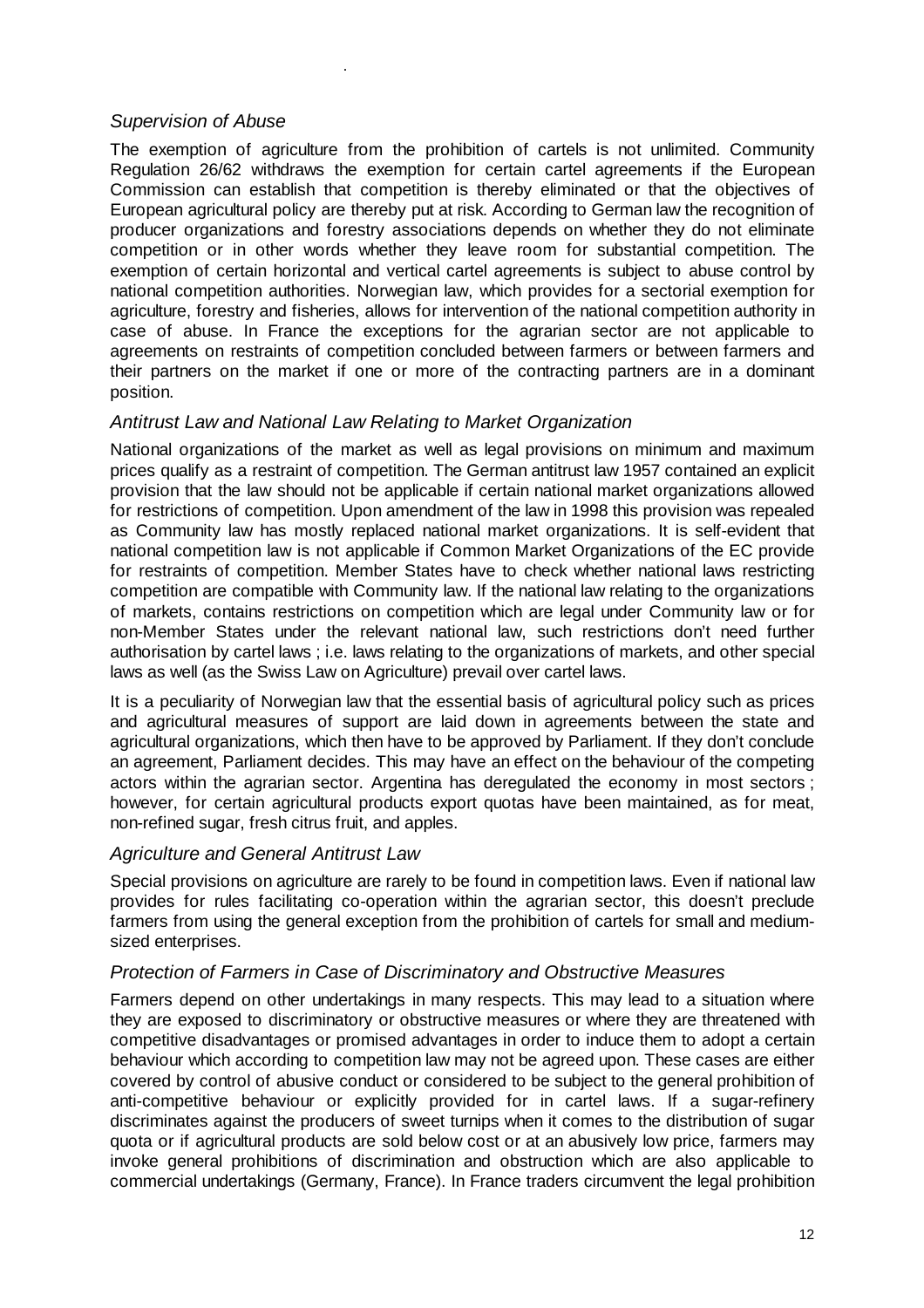of a sale below cost by charging so-called hidden margins, for example for publicity, storage etc. These hidden margins may amount from 30 to 50 % of the actual price.

A new French law of 2001 for a reform of relations between farmers and trade, which for now is only applicable to the sector of fruit and vegetables restricts sales promotions (*promotions sur catalogue*) and at the same time allows fixing minimum prices for a limited period of time.

Norway has not adopted any special provisions protecting farmers against discriminatory and obstructive measures ; market organization rules, however, require big co-operative societies to buy the products delivered by farmers at a certain price.

### **3. European and National Competition Law**

.

#### **3.1) Conflicts of European and National Competition Law**

EC competition law is applicable in the Member State without further implementation and in the Member States of the European Economic Area as in Norway, which is bound to apply EC competition law. The scope of application of European and national competition law is not fully identical ; the two legal regimes may overlap. Community law covers only restraints of competition which may affect trade between Member States and which have as their object or effect the prevention, restriction or distortion of competition (Art. 81 (1) EC). Community law also prohibits the abuse of a dominant position within the Common Market or in a substantial part of it insofar as this may affect trade between Member States (Art. 82 EC). As far as horizontal or vertical restraints of competition or the abuse of a dominant position only affect the market of one Member State national competition law is applicable. If restraints of competition or the abuse of a dominant position affect intra-community trade Community and national law apply alongside each other. However, in the latter case the supremacy of Community law comes into play. The relation of Community law and national law is the same for merger control. In case of mergers affecting the trade between Member States Community Law takes precedence over national law.

The European Commission as well as the ECJ has many times dealt with the compatibility of anti-competitive agreements and the abuse of a dominant position within the common market.

If Community law does not take precedence over national law, the latter remains applicable. According to the jurisprudence of the ECJ, Member States must take into account the principles and general rules of the common agricultural policy when applying national competition law.

In other areas of the world states are also coming together to create common internal markets. For instance, MERCOSUR was founded by the Treaty of Asunción 1992 between Argentina, Brazil, Paraguay and Uruguay. The MERCOSUR-Treaty also contains competition rules.

#### **3.2) Influence of Community Law on National Competition Law**

National competition law may be influenced by Community law. The imminent accession to the EU has led some countries to introduce a competition law or amend existing competition laws, whereby an adoption of Community competition law principles has taken place. The amendment of competition law in several Member States during the last decade has caused a strong adaptation of national competition law to Community law (for example Belgium, the Netherlands, United Kingdom). Simultaneously national provisions have been amended or repealed in order to remove potential conflicts with Community law. This for example holds true for the new Dutch antitrust law 1998. The amendment of the German antitrust law 1998 has led to an approximation to Community law. On the one hand with regard to the definition of agricultural products and farms, German law has been approximated to Community law or rather 'fitted into' Community law. On the other hand the provision on the legality of resale price maintenance with regard to seeds was repealed. Due to EC law the provision had been